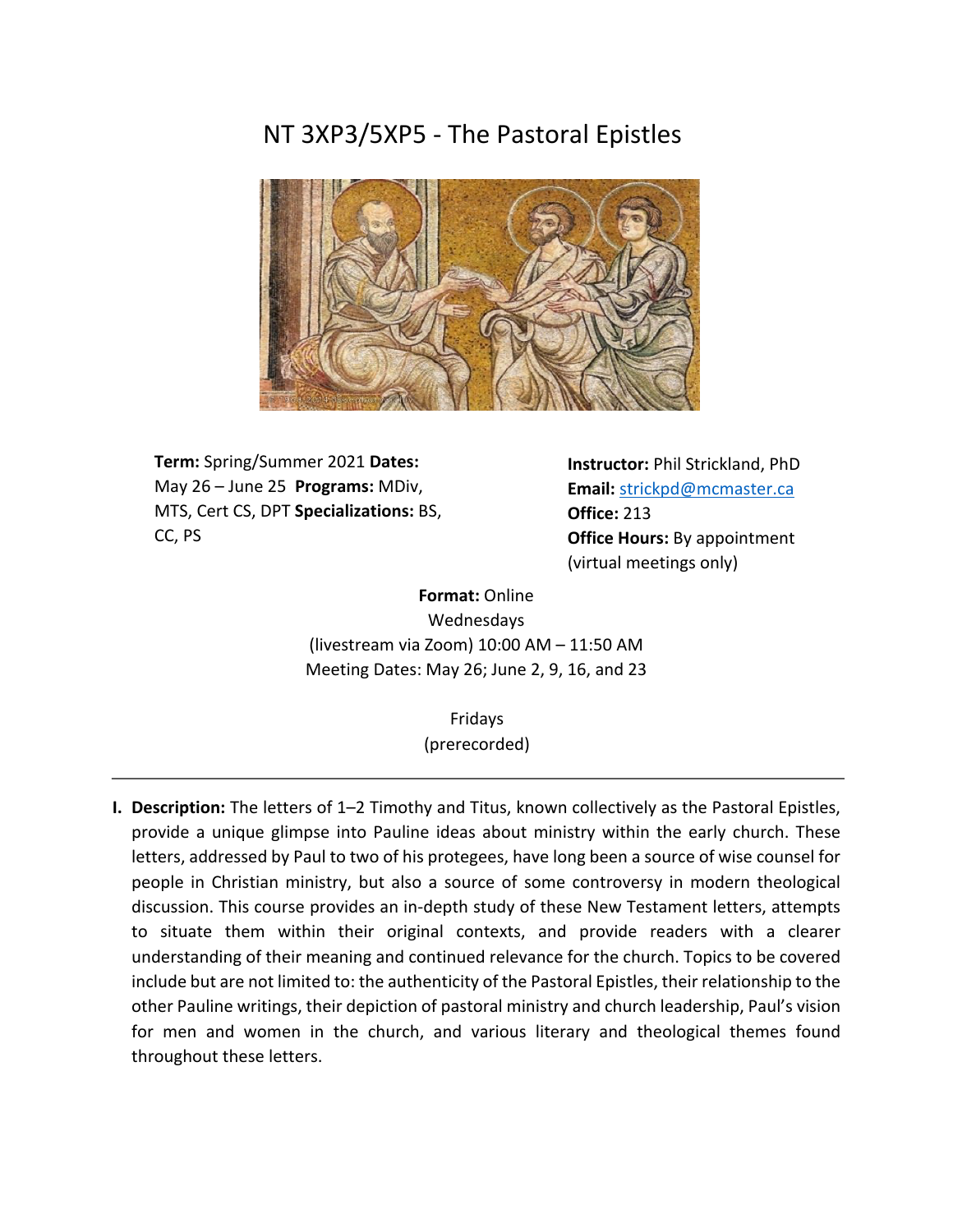# **II. Objectives:**

# Knowing

- Have a good understanding of the content of the Pastoral Epistles and their relationship to the other Pauline letters.
- Understand the Pastoral Epistles in their socio-historical context and their relevance for the church today.
- Gain awareness of important critical, exegetical, and theological issues related to the interpretation of the Pastoral Epistles.

# Being

- Be shaped intellectually and spiritually by a deeper encounter with Scripture.
- Become more adept at reading and expositing texts from the New Testament.

•

# Doing

- Read and gain mastery of the content of the Pastoral Epistles.
- Engage with relevant commentaries and biblical/theological scholarship on the Pastoral Epistles.
- Identify and explain important theological themes, as well as controversial passages/issues, within the Pastoral Epistles.

# **III. Course Requirements:**

# **Required Texts**

- Fee, Gordon D. *1 and 2 Timothy, Titus*. New International Biblical Commentary. Peabody: Hendrickson, 1988.
- *The Holy Bible* (a standard English translation [e.g., CEB, TNIV, NRSV]).
- Westfall, Cynthia L. *Paul and Gender: Reclaiming the Apostle's Vision for Men and Women in Christ*. Grand Rapids: Baker, 2016.
- Various articles to be assigned (these will be provided by the course instructor on Avenue)
- Clarke, Andrew D. *A Pauline Theology of Church Leadership*. Library of New Testament Studies 362. London: T. & T. Clark, 2008. (required for DPT students only)

\* All required textbooks for this class are available from the College's book service, The Hurlburt Family Bookstore, McMaster Divinity College (Across from Cullen Hall). Texts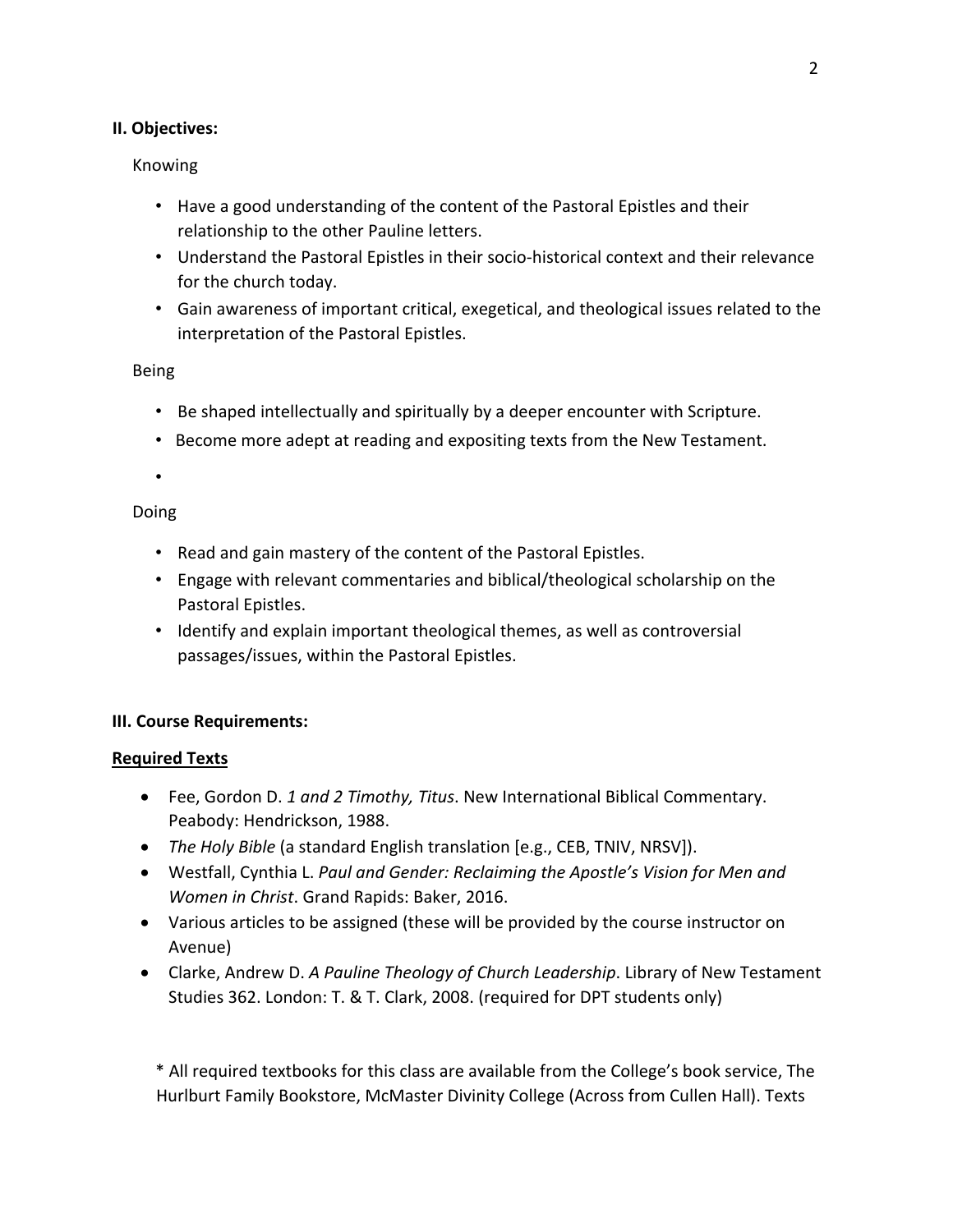may be purchased on the first day of class. For advance purchase, you may contact READ On Bookstore, 5 International Blvd, Etobicoke, Ontario M9W 6H3: phone 416.620.2934, Text: 416 668 3434. fax 416.622.2308; email books@readon.ca. Other book services may also carry the texts.

\*\* Other course materials will be posted on the course website on Avenue2Learn. Online access to the course will be given upon registration.

#### **Recommended For Further Reading**

- Aageson, James W. *Paul, the Pastoral Epistles, and the Early Church*. Library of Pauline Studies. Grand Rapids: Baker, 2007.
- Bruce, F. F. *Paul: Apostle of the Heart Set Free*. Grand Rapids: Eerdmans, 1977.
- Barrett, C. K. *The Pastoral Epistles.* London: Oxford University Press, 1963.
- Bassler, Jouette M. *1 Timothy, 2 Timothy, Titus*. Abingdon New Testament Commentaries. Nashville, Abingdon, 1996.
- Blomberg, Craig, and James R. Beck. *Two Views on Women in Ministry*. Grand Rapids: Zondervan, 2001.
- Bray, Gerald L. *The Pastoral Epistles: 1 Timothy, 2 Timothy, Titus: A Theological Commentary*. London: T & T Clark, 2019.
- Clarke, Andrew D. *A Pauline Theology of Church Leadership*. Library of New Testament Studies 362. London: T. & T. Clark, 2008.

\_\_\_\_\_. *Serve the Community of the Church: Christians as Leaders and Ministers*. First-Century Christians in the Graeco-Roman World. Grand Rapids: Eerdmans, 2000.

- Dibelius, Martin, and Hans Conzelmann. *The Pastoral Epistles*. Translated by P. Buttolph and Adela Yarbro. Heremeia. Philadelphia: Fortress, 1966.
- Dunn, James D. G. *The Theology of Paul the Apostle*. Grand Rapids: Eerdmans, 1998.
- Guthrie, Donald. *The Pastoral Epistles: An Introduction and Commentary*. Tyndale New Testament Commentaries. Downers Grove: IVP, 1990.
- Hanson, A. T. *The Pastoral Epistles.* New Century Bible Commentary. Grand Rapids: Eerdmans, 1982.
- Hawthorne, Gerald F., Ralph P. Martin, and Daniel G. Reid, eds. *Dictionary of Paul and His Letters*. Downers Grove: IVP, 1993.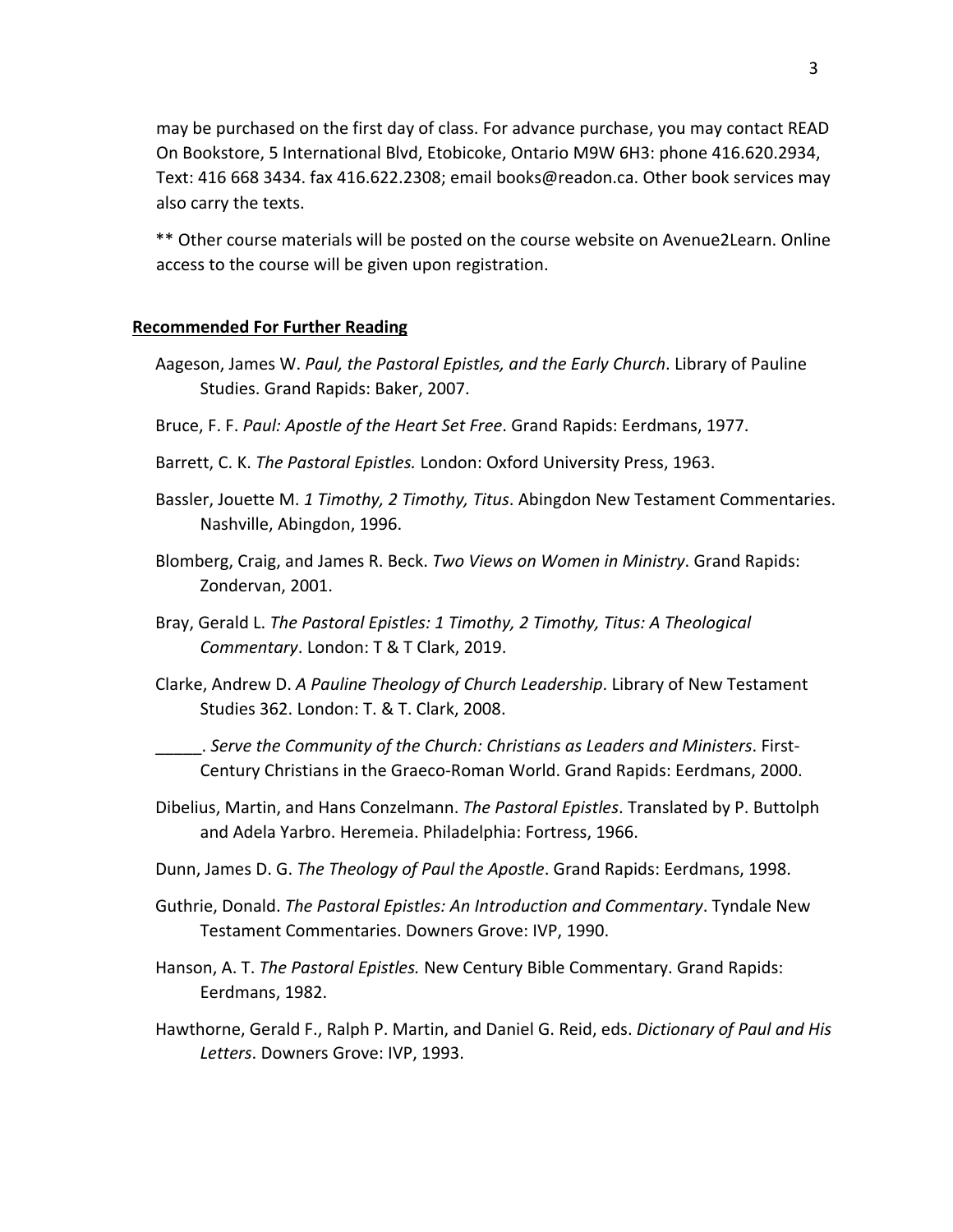- Johnson, Luke T. *Letters to Paul's Delegates: 1 Timothy, 2 Timothy, Titus*. Valley Forge: Trinity Press International, 1996.
- \_\_\_\_\_. *The First and Second Letters to Timothy*. Anchor Bible 35a. New York: Doubleday, 2001.
- Kelly, J. N. D. *A Commentary on The Pastoral Epistles.* Harper's New Testament Commentaries. Peabody: Hendrickson, 1963.
- Kidd, Reggie M. *Wealth and Beneficence in the Pastoral Epistles*. SBL Dissertation Series 12. Atlanta: Scholars Press, 1990.
- Knight, George W. *The Pastoral Epistles: A Commentary on the Greek Text*. New International Greek Testament Commentary. Grand Rapids: Eerdmans, 1992.
- Kroeger, Richard and Catherine Kroeger. *I Suffer Not A Woman: Rethinking 1 Timothy 2:11*–*15 in Light of Ancient Evidence*. Grand Rapids: Baker, 1992.
- Liefield, Walter L. *1 & 2 Timothy, Titus*. NIV Application Commentary. Grand Rapids: Zondervan, 1999.
- Marshall, I. Howard. *The Pastoral Epistles*. International Critical Commentary. London: T. & T. Clark, 1999.
- Marx, Benjamin. "'Wifely Submission' and 'Husbandly Authority' in Plutarch's *Moralia* and the *Corpus Paulinum*: A Comparison*." Journal of Greco-Roman Christianity and Judaism* 14 (2018), 56–88.
- Mounce, William D. *Pastoral Epistles*. Word Biblical Commentary 46. Nashville: Thomas Nelson, 2000.
- Oden, Thomas C. *First and Second Timothy and Titus*. Interpretation. Louisville: John Knox 1989.
- Porter, Stanley E. *The Apostle Paul: His Life, Thought, and Letters*. Grand Rapids: Eerdmans, 2016.

\_\_\_\_\_. "What Does it Mean to be "Saved by Childbirth" (1 Timothy 2:15)?" *Journal for the Study of the New Testament* 49 (1993), 87–102.

\_\_\_\_\_. "Pauline Authorship and the Pastoral Epistles: Implications for Canon." *Bulletin for Biblical Research* 6 (1996), 133–38.

\_\_\_\_\_. "Pauline Chronology and the Question of Pseudonymity of the Pastoral Epistles." In *Paul and Pseudepigraphy*. Edited by Stanley E. Porter and Gregory P. Fewster, 1– 8. Pauline Studies 8. Leiden: Brill, 2013.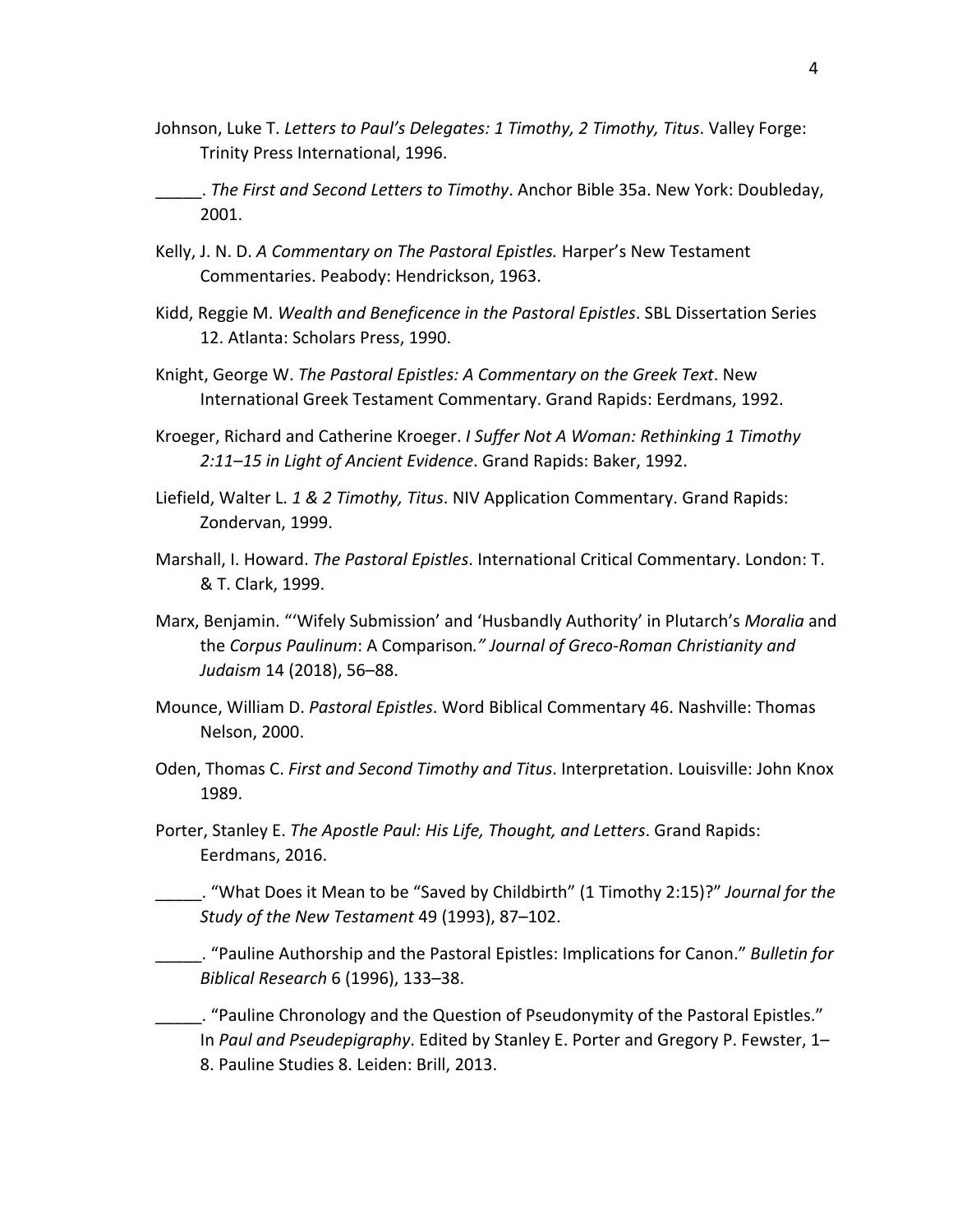\_\_\_\_\_. "The Pastoral Epistles: Common Themes, Individual Compositions. Concluding Reflections." *Journal for the Study of Paul and His Letters* 9.1-2 (2019), 167–82.

Quinn, Jerome D. *The Letter to Titus*. Anchor Bible 35b. New Haven: Doubleday, 1990.

- Stott, John R. W. *The Message of 1 Timothy and Titus*. Downers Grove: IVP, 1996.
- Towner, Philip H. *The Letters to Timothy and Titus.* New International Commentary on the New Testament. Grand Rapids: Eerdmans, 2006.
- Wall, Robert, and Richard B. Steele. *1 & 2 Timothy and Titus*. Two Horizons New Testament Commentary. Grand Rapids: Eerdmans, 2012.
- Ward, Ronald A. *Commentary on 1, 2 Timothy and Titus*. Word Biblical Commentary. Waco, Word, 1974.
- Witherington, Ben III. *Letters and Homilies for Hellenized Christians*. Vol. 1. Downers Grove: IVP, 2006.
- Wright, N. T. *Paul for Everyone: The Pastoral Letters*. Louisville: John Knox, 2004.

#### **III. Assignments:**

#### *3XP3 (master's students)***:**

- **Class Participation and Reading**  Attendance of all synchronous online sessions is mandatory, and students are expected to be prepared and ready to engage in class discussions. Additionally, students are required to view all recorded lectures each week. Students must also complete all required course readings, including any supplemental readings assigned throughout the course not on this syllabus, and will be asked to provide a report on the percentage of readings they have done. **Value: 5%**
- **Journal and Discussion Groups** To encourage intellectual and spiritual formation, students will keep a journal of their insights from, and reflections on, 1–2 Timothy and Titus. How do Paul's words have relevance for your situation, for the church, or your community? Is there anything in these passages that you find inspiring, challenging, controversial, surprising, or strange? Are there any connections between these passages and passages in any other Pauline letters? How are the course readings and class discussions impacting how you read and understand these letters? These and other relevant questions should be explored in each entry. Thoughtful interaction is key. Your entries will also serve as a basis for breakout group discussions each week which will be a feature of our livestream meetings.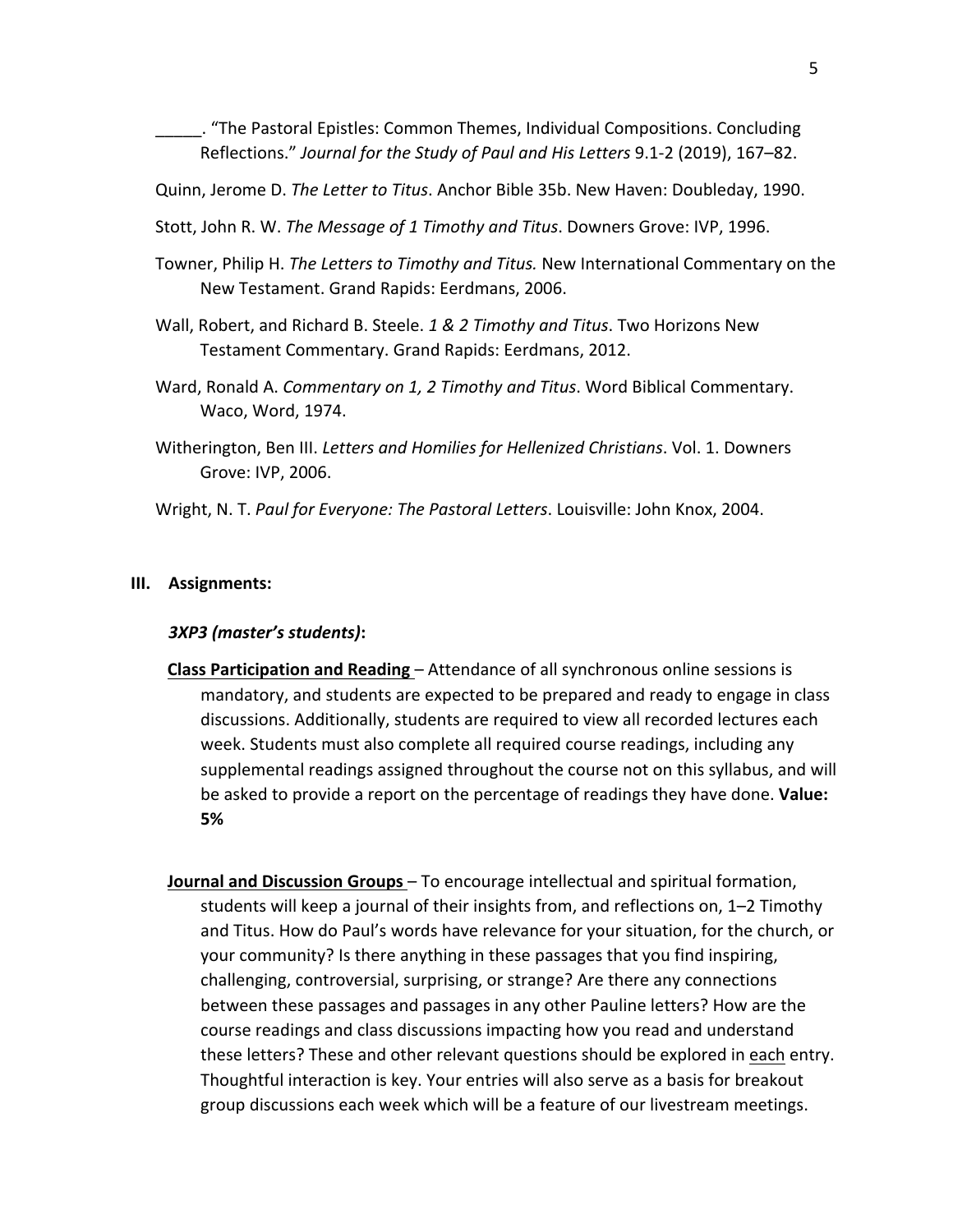Students should provide an entry of at least 4 or 5 good paragraphs for each major section of 1–2 Timothy and Titus (6 entries total: 1 Tim 1–2, 3–4, 5–6; Titus 1–3; 2 Tim 1–2, 3–4). **Value 20%**

- **Book Review** Students will read Westfall's *Paul and Gender* and write a review. Reviews should be 7–10 pages in length, should follow MDC style, and evince substantive, in-depth engagement with the book of choice. A good review will include 1–2 pages of summary, 4–5 pages of thoughtful analysis and critique where appropriate, and 2–3 pages of concluding thoughts and evaluation. **Value 35%**
- **Final Paper** Students will do a major project in line with their chosen specialization. More details on the assignment will be provided by the instructor. **Value 40%**

*Pastoral Studies (PS)* – Students in this stream will write a 10 to 15-page research paper on a topic related to Paul's theology of the church as expressed in the Pastoral Epistles and his other letters. Students may choose one of the following topics:

- Paul's theology of church governance in the Pastorals and other letters
- Paul's use of authority and power dynamics in leadership in the Pastorals and other letters
- Paul's approach to mentoring people for ministry, focusing on Timothy and Titus as examples

*Biblical Studies (BS)* – Students in this stream will write a 10 to 15-page exegetical paper on a select pericope (a defined textual unit, usually about 5–10 verses) from the 1 Timothy, 2 Timothy, or Titus. This paper should address relevant historical, interpretive, text-critical, and linguistic facets of the text. Those who can use Greek competently should be prepared to do so in this paper.

*Church & Culture (CC)* – Students in this stream will write a 10 to 15-page research paper on a selected topic related to the interpretation of the Pastoral Epistles. Potential Topics for CC papers (other topics may be suggested):

- Graeco-Roman Household Codes and the "Household of God" in the Pastoral Epistles
- Men and Women in the Pastoral Epistles and Paul's other letters
- Pauline Ecclesiology in the Pastoral Epistles and other letters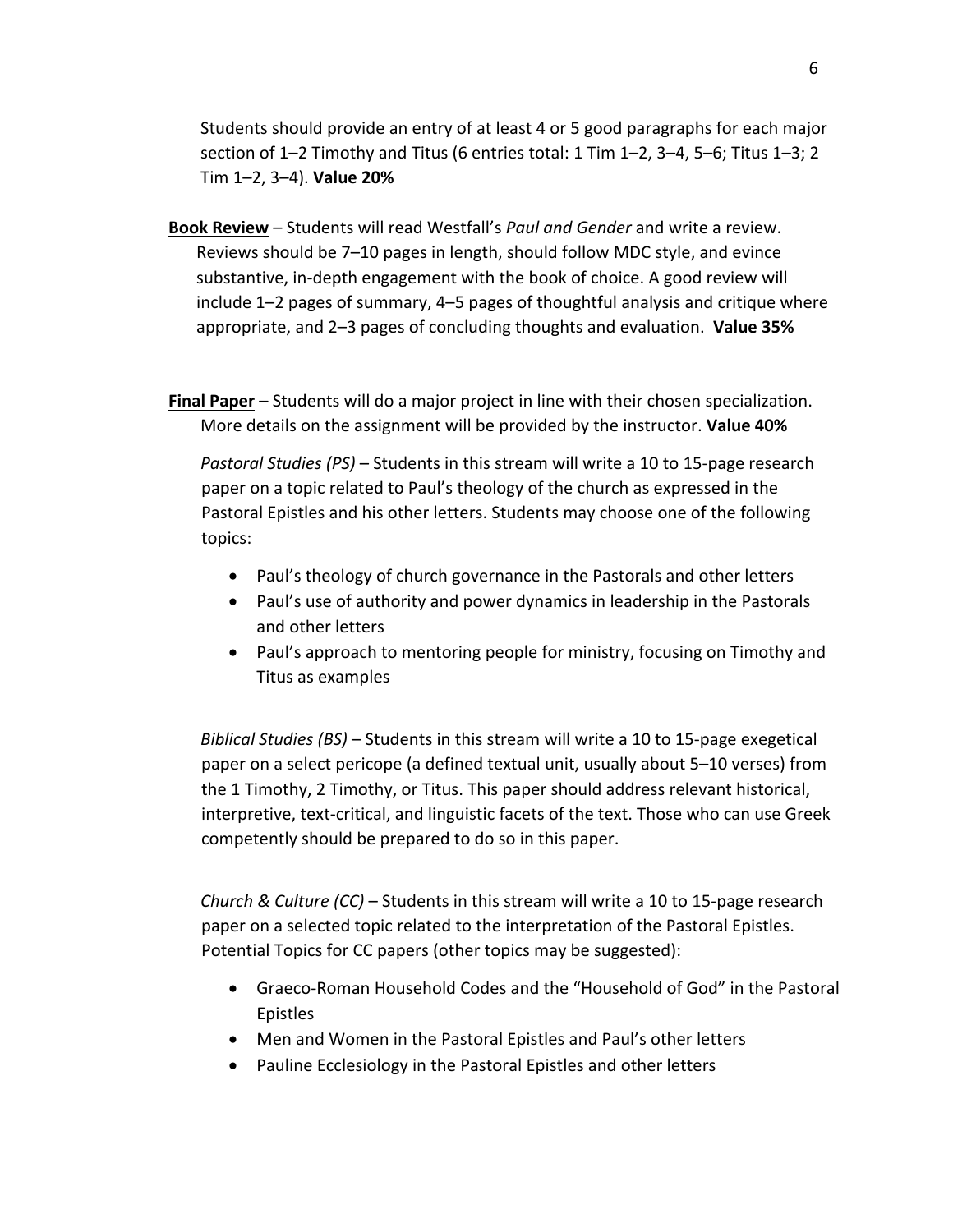• Debates over the authenticity and canonicity of the Pastoral Epistles

#### *5XP5 (DPT students):*

- **Class Participation and Reading**  Attendance of all synchronous online sessions is mandatory, and students are expected to be prepared and ready to engage in class discussions. Additionally, students are required to view all recorded lectures each week. Students must also complete all required course readings, including any supplemental readings assigned throughout the course not on this syllabus, and will be asked to provide a report on the percentage of readings they have done. **Value: 5%**
- **Journal and Discussion Groups**  To encourage intellectual and spiritual formation, students will keep a journal of their insights from, and reflections on, 1–2 Timothy and Titus. How do Paul's words have relevance for your situation, for the church, or your community? Is there anything in these passages that you find inspiring, challenging, controversial, surprising, or strange? Are there any connections between these passages and passages in any other Pauline letters? How are the course readings and class discussions impacting how you read and understand these letters? These and other relevant questions should be explored in each entry. Thoughtful interaction is key. Your entries will also serve as a basis for breakout group discussions each week which will be a feature of our livestream meetings. Students should provide an entry of at least 4 or 5 good paragraphs for each major section of 1–2 Timothy and Titus (6 entries total: 1 Tim 1–2, 3–4, 5–6; Titus 1–3; 2 Tim 1–2, 3–4). **Value 20%**
- **Book Review** DPT students will read and write a review of Clarke's *Pauline Theology of Church Leadership*. Reviews should be 7–10 pages in length, should follow MDC style, and evince substantive, in-depth engagement with the book of choice. A good review will include 1–2 pages of summary, 4–5 pages of thoughtful analysis and critique where appropriate, and 2–3 pages of concluding thoughts and evaluation. **Value 35%**
- **Final Paper** DPT students will write a research paper detailing Paul's approach to power dynamics in leadership, mentoring, and ministry in the Pastoral Epistles. The paper should also explore the relevance of Paul's approach to leadership within the context your own praxis in ministry. The paper must be well researched and display sound exegetical reasoning and a good understanding of Paul's social context. It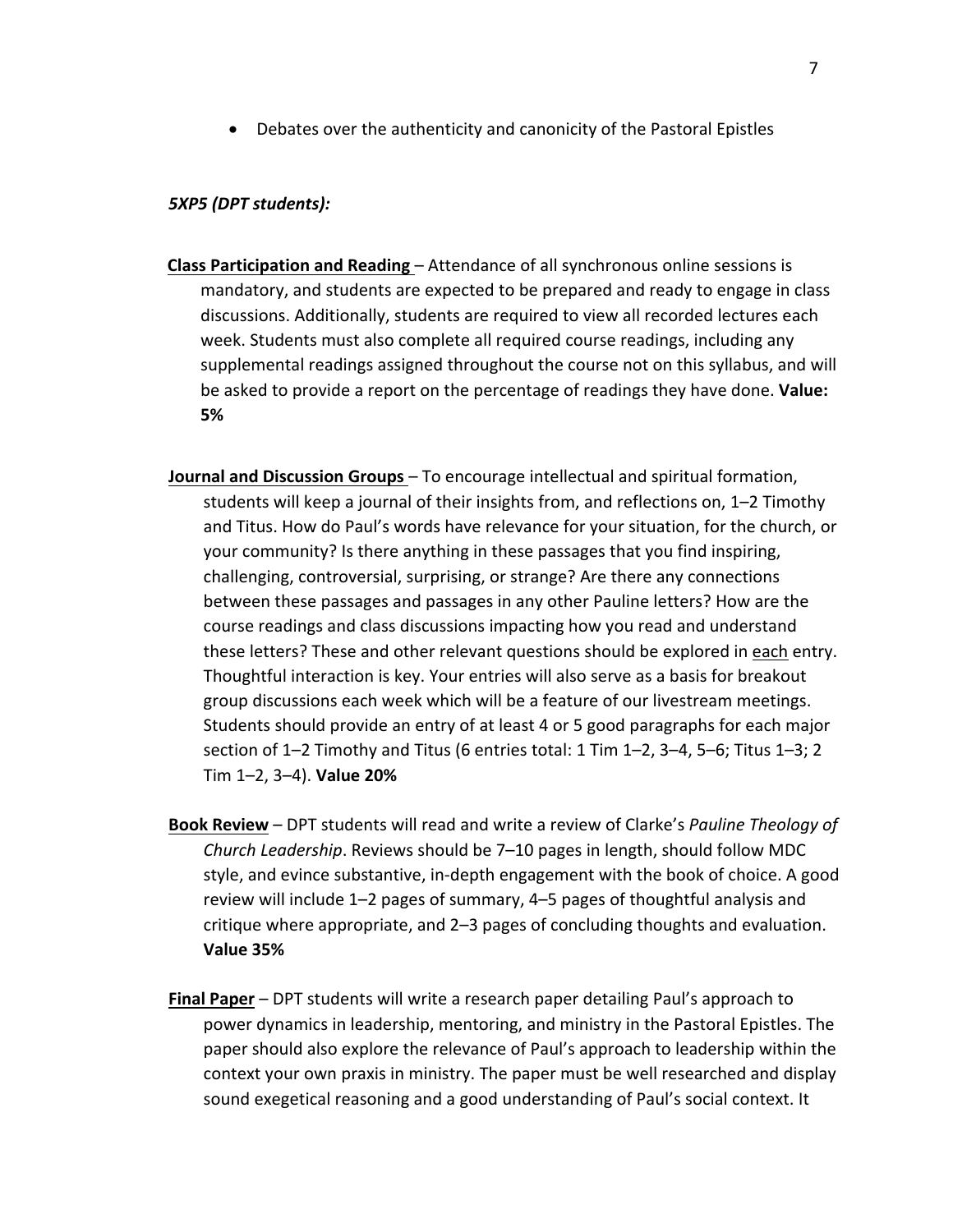must also evince thoughtful connection to one's own ministry praxis and be rooted in a Practice-led approach. This paper should be 25-30 pages in length and conform to MDC style guide standards. **Value 40%** 

## **V. Course Schedule:**

 **Format –** This class will be delivered online, featuring both synchronous (livestreaming) lecture/discussion and asynchronous (prerecorded) material. Each week we will have 1 live session on Zoom (Wednesdays), and 1 prerecorded session uploaded on Avenue to Learn (Fridays). **Zoom sessions will meet on Wednesdays, 10:00 AM–11:50 AM**. Students must attend all live sessions and watch all prerecorded sessions. **Zoom session dates are: May 26 and June 2, 9, 16, and 23**. The instructor will send the invites to the class prior to each Zoom meeting. Below is a schedule of topics to be covered each week:

| Weeks         | Topic                                                           | Readings               |
|---------------|-----------------------------------------------------------------|------------------------|
| May 24-28     | Introduction to the Pastoral Epistles                           | Fee $1-31$             |
| May 31-June 4 | The Household of God and the Character of the Church: 1 Timothy | 1 Timothy; Fee 35-163  |
| June 7-11     | Finishing the Work of Establishing a Church: Titus              | Titus; Fee 167-216     |
| June 14-18    | Passing the Torch to the Next Generation: 2 Timothy             | 2 Timothy; Fee 219-303 |
| June 21-25    | A Pauline Vision for the Church in the Pastoral Epistles        |                        |

## **Schedule of Assignments**

| Date    | <b>Assignment Due</b>        |
|---------|------------------------------|
| June 4  | Journal Entries 1-2          |
| June 11 | Journal Entries 3-4          |
| June 18 | Journal Entries 5-6          |
| June 25 | <b>Book Reviews</b>          |
| July 2  | Final Paper / Reading Report |

#### **Grade Summary**

- 5% Participation and Readings
- 20% Journal Entries and Discussion Groups
- 35% Book Reviews

\_\_\_\_\_\_\_\_\_\_\_\_\_\_\_\_\_\_\_\_\_\_\_

+ 40% - Final Paper

= 100% - Final Grade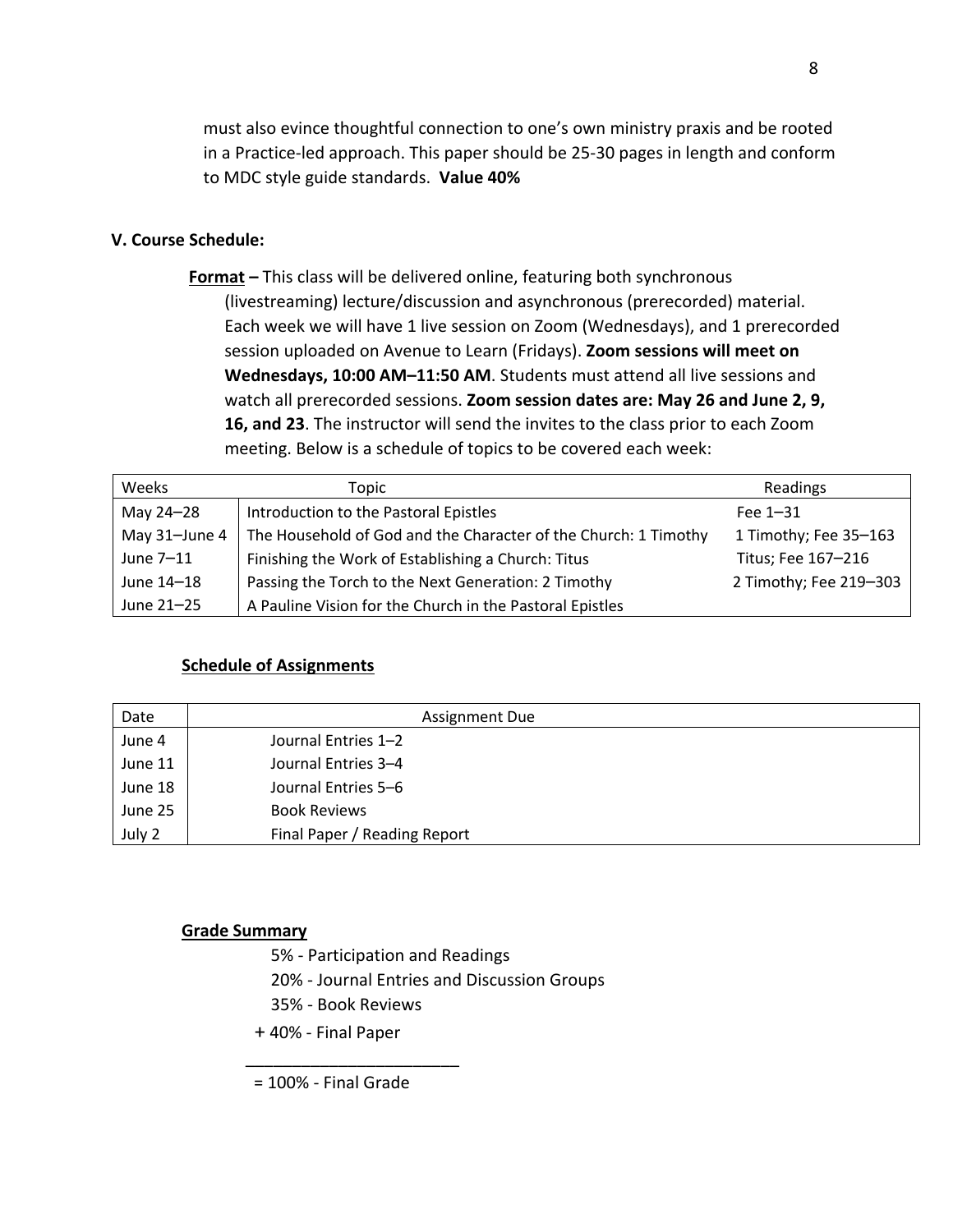## **VI. Rules and Regulations:**

#### **Academic Honesty**

Academic dishonesty is a serious offence that may take any number of forms, including: plagiarism, the submission of work that is not one's own or for which previous credit has been obtained, and/or unauthorized collaboration with other students. Academic dishonesty can result in severe consequences (e.g., failure of the assignment, failure of the course, a notation on one's academic transcript, and/or suspension or expulsion from the College). Students are responsible for understanding what constitutes academic dishonesty. Please refer to the Divinity College Statement on Academic Honesty: http://www.mcmasterdivinity.ca/programs/rules-regulations.

#### **Inclusive Language**

McMaster Divinity College uses inclusive language for human beings in worship services, student written materials, and all its publications. It is expected that inclusive language will be used in chapel services and all MDC assignments. In reference to biblical texts, the integrity of the original expressions and the names of God should be respected, but you will need to use gender-inclusive language for humans, and you will need to quote from a gender-inclusive version such as the following: NRSV (1989), NCV (1991), TEV/GNB/GNT (1992), CEV (1995), NLT (1996), TNIV (2005), and the Common English Bible (CEB 2011).

#### **Style**

All stylistic considerations (including but not limited to questions of formatting, footnotes, and bibliographic references) must conform to the McMaster Divinity College Style Guidelines for Essays and Theses, which can conveniently be found online at https://mcmasterdivinity.ca/resources-forms/mdc-style-guide/. Failure to observe appropriate form will result in grade reductions.

#### **Attendance**

Attendance is mandatory for livestream sessions. Students are expected to be prepared and ready to engage. In the event of an emergency (e.g., serious health issue, family emergency), please be sure to contact the course instructor who will help to make appropriate arrangements for making up assignments.

## **Technology**

This is an online course. Students are expected to have access to the technology necessary to successfully complete the course. Students are expected to use their McMaster email accounts and Avenue to Learn. For IT information, see https://mcmasterdivinity.ca/resources-forms/educational-technology-help-page/.